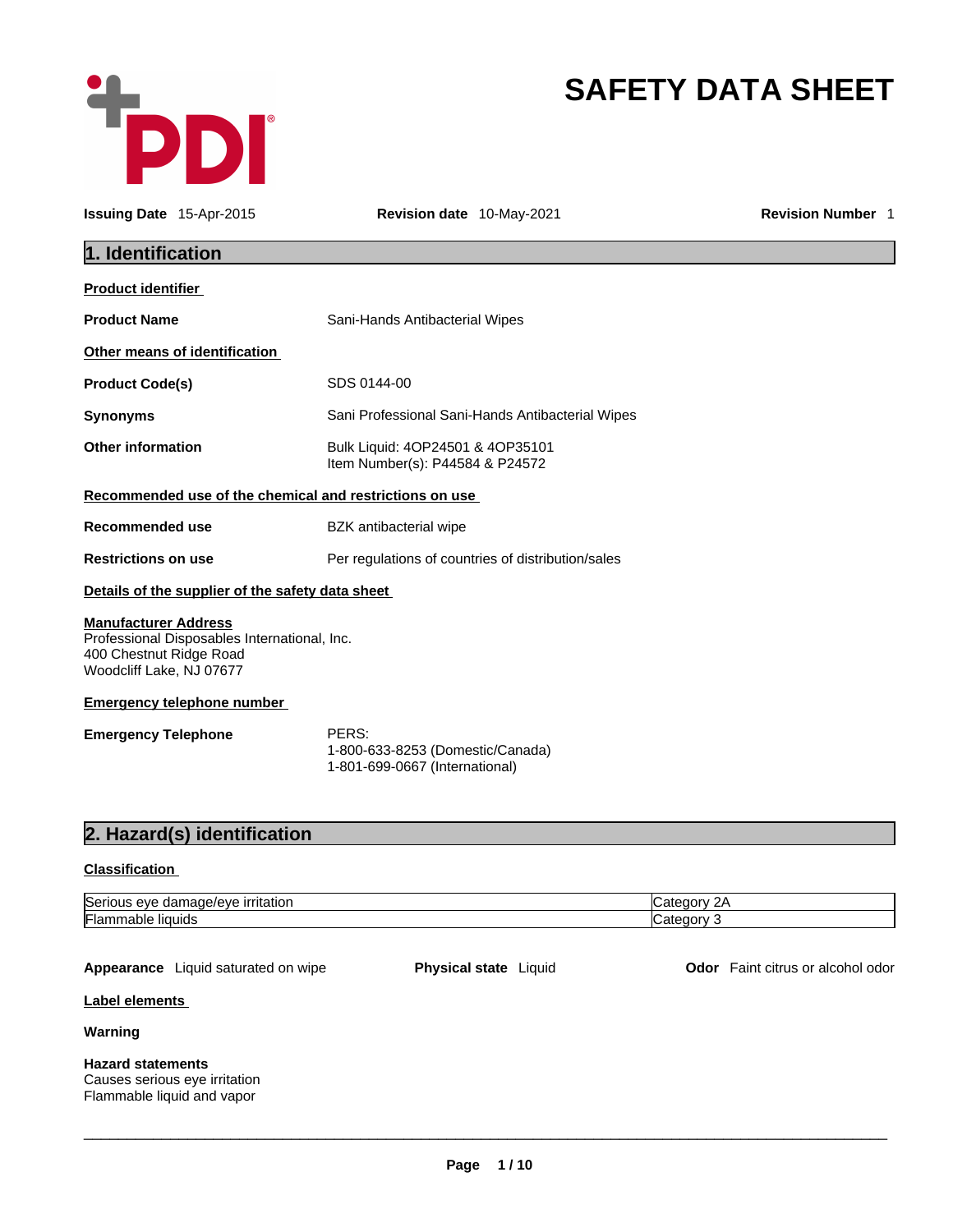

## **Precautionary Statements - Prevention**

Wash face, hands and any exposed skin thoroughly after handling Keep away from heat, hot surfaces, sparks, open flames and other ignition sources. No smoking Keep container tightly closed Ground/bond container and receiving equipment Use explosion-proof electrical/ ventilating / lighting/ equipment Use only non-sparking tools Take precautionary measures against static discharge Wear protective gloves/eye protection/face protection per facility protocol

## **Precautionary Statements - Response**

**Eyes**

IF IN EYES: Rinse cautiously with water for several minutes. Remove contact lenses, if present and easy to do. Continue rinsing If eye irritation persists: Get medical advice/attention

**Skin**

IF ON SKIN (or hair): Take off immediately all contaminated clothing. Rinse skin with water/ shower

**Fire**

In case of fire: Use CO2, dry chemical, or foam to extinguish

## **Precautionary Statements - Storage**

Store in a well-ventilated place. Keep cool

## **Precautionary Statements - Disposal**

Dispose of contents/container to an approved waste disposal plant

### **Other information**

Harmful to aquatic life with long lasting effects Harmful to aquatic life

**Unknown acute toxicity** 0 % of the mixture consists of ingredient(s) of unknown toxicity 0 % of the mixture consists of ingredient(s) of unknown acute oral toxicity **Precautionary Statements - Storage**<br>
Store in a well-ventilated place. Keep cool<br> **Precautionary Statements - Disposal**<br>
Dispose of contents/container to an approved waste disposal plant<br> **Other information**<br> **Alternful t** 

0 % of the mixture consists of ingredient(s) of unknown acute dermal toxicity

0 % of the mixture consists of ingredient(s) of unknown acute inhalation toxicity (gas)

0 % of the mixture consists of ingredient(s) of unknown acute inhalation toxicity (vapor)

0 % of the mixture consists of ingredient(s) of unknown acute inhalation toxicity (dust/mist)

### **Substance**

Not applicable.

### **Mixture**

**Synonyms Sani Professional Sani-Hands Antibacterial Wipes.** Sani Professional Sani-Hands Antibacterial Wipes.

| Chemical name | CAS No  | Weight-%      | <b>Information Review</b><br>Act registry number<br>$(HMIRA$ registry #) | Hazardous Material Date HMIRA filed and<br>date exemption<br>granted (if<br>applicable) |
|---------------|---------|---------------|--------------------------------------------------------------------------|-----------------------------------------------------------------------------------------|
| Ethyl Alcohol | 64-17-5 | $11.5 - 16.5$ |                                                                          | -                                                                                       |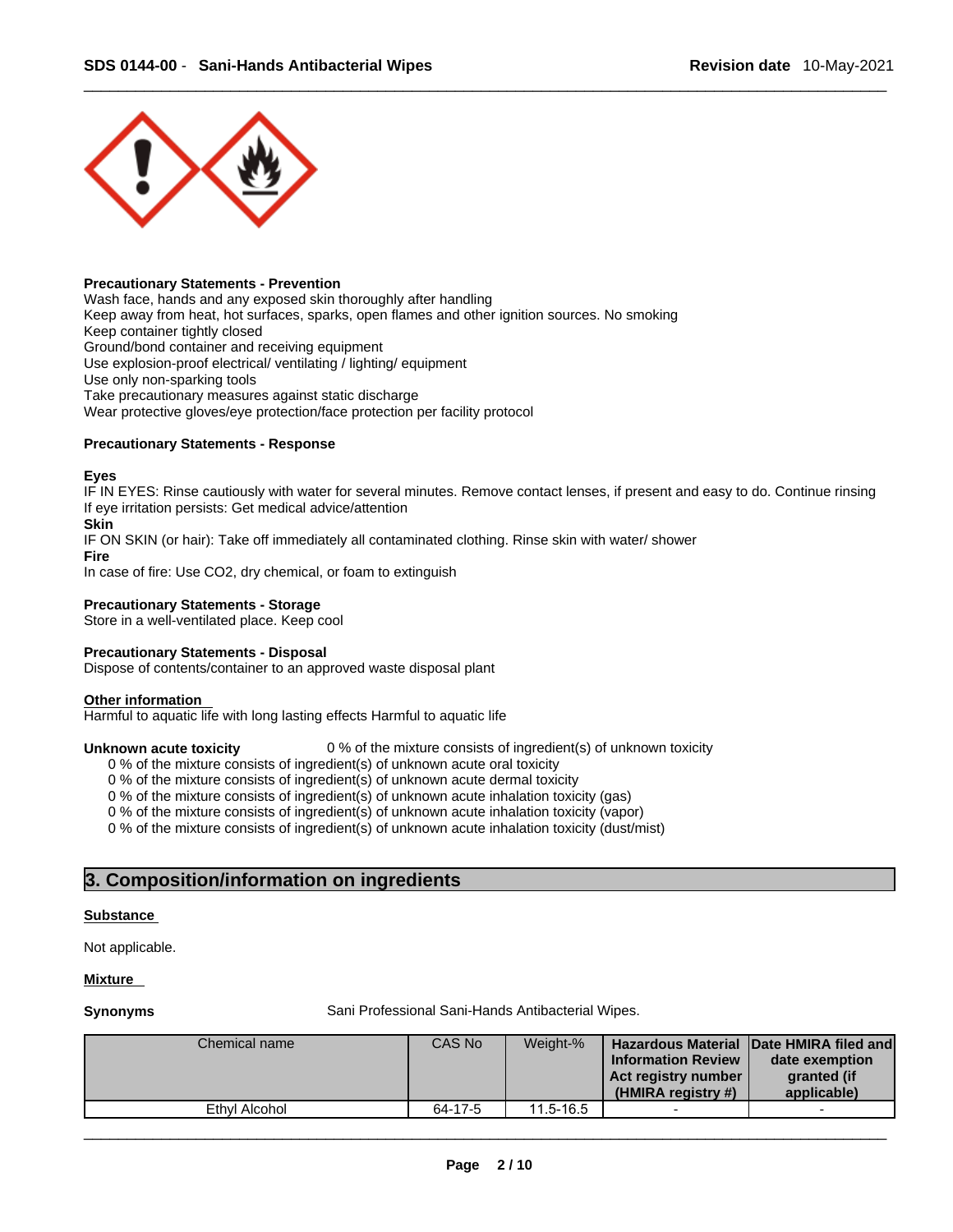## **4. First-aid measures**

| <b>Description of first aid measures</b>                    |                                                                                                                                                                                                                                                                                                                         |
|-------------------------------------------------------------|-------------------------------------------------------------------------------------------------------------------------------------------------------------------------------------------------------------------------------------------------------------------------------------------------------------------------|
| <b>General advice</b>                                       | Show this safety data sheet to the doctor in attendance.                                                                                                                                                                                                                                                                |
| <b>Inhalation</b>                                           | Remove to fresh air.                                                                                                                                                                                                                                                                                                    |
| Eye contact                                                 | Rinse immediately with plenty of water, also under the eyelids, for at least 15 minutes.<br>Remove contact lenses, if present, after the first 5 minutes, then continue rinsing eye. Keep<br>eye wide open while rinsing. Do not rub affected area. Get medical attention if irritation<br>develops and persists.       |
| <b>Skin contact</b>                                         | Wash off immediately with soap and plenty of water while removing all contaminated<br>clothes and shoes.                                                                                                                                                                                                                |
| Ingestion                                                   | Clean mouth with water and drink plenty of water afterwards. Never give anything by mouth<br>if victim is unconscious or is convulsing. Do not induce vomiting unless directed to do so by<br>a medical professional. Call a physician.                                                                                 |
| Self-protection of the first aider                          | Remove all sources of ignition. Ensure that medical personnel are aware of the material(s)<br>involved, take precautions to protect themselves and prevent spread of contamination. Use<br>personal protective equipment as required. See section 8 for more information. Avoid<br>contact with skin, eyes or clothing. |
| Most important symptoms and effects, both acute and delayed |                                                                                                                                                                                                                                                                                                                         |
| <b>Symptoms</b>                                             | Burning sensation.                                                                                                                                                                                                                                                                                                      |
|                                                             | Indication of any immediate medical attention and special treatment needed                                                                                                                                                                                                                                              |
| Note to physicians                                          | Treat symptomatically.                                                                                                                                                                                                                                                                                                  |

# **5. Fire-fighting measures**

| <b>Suitable Extinguishing Media</b>                             | Dry chemical. Carbon dioxide (CO2). Water spray. Alcohol resistant foam.                                                                                                                                                                                              |
|-----------------------------------------------------------------|-----------------------------------------------------------------------------------------------------------------------------------------------------------------------------------------------------------------------------------------------------------------------|
| Unsuitable extinguishing media                                  | CAUTION: Use of water spray when fighting fire may be inefficient.                                                                                                                                                                                                    |
| Specific hazards arising from the<br>chemical                   | Risk of ignition. Keep product and empty container away from heat and sources of ignition.<br>In the event of fire, cool tanks with water spray. Fire residues and contaminated fire<br>extinguishing water must be disposed of in accordance with local regulations. |
| <b>Explosion data</b><br>Sensitivity to mechanical impact None. |                                                                                                                                                                                                                                                                       |
| Sensitivity to static discharge                                 | Yes.                                                                                                                                                                                                                                                                  |
| Special protective equipment for<br>fire-fighters               | Firefighters should wear self-contained breathing apparatus and full protective clothing for<br>fires involving chemicals or in confined spaces. Use personal protection equipment per<br>facility protocol.                                                          |

## **6. Accidental release measures**

**Personal precautions, protective equipment and emergency procedures**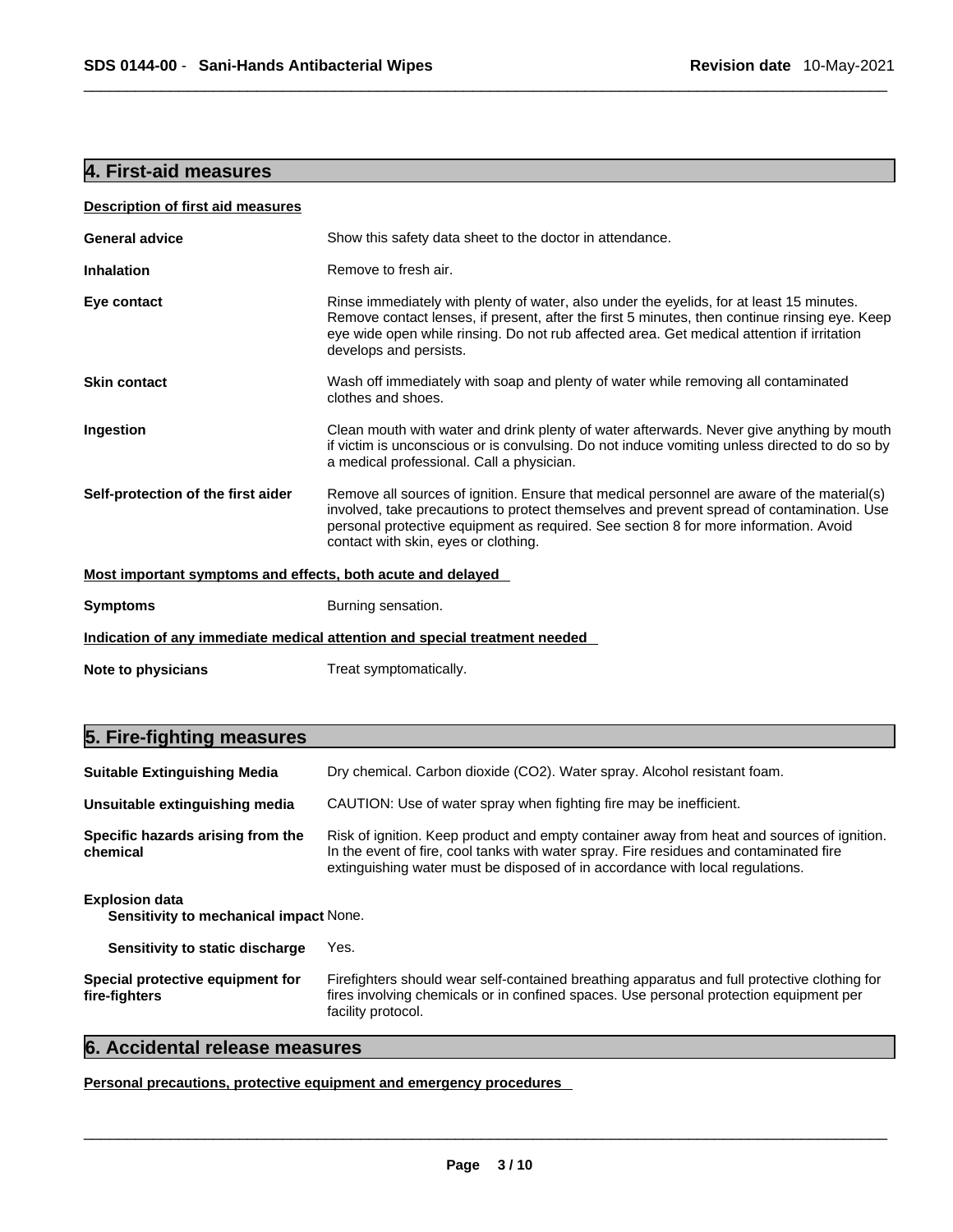| <b>Personal precautions</b>                          | Evacuate personnel to safe areas. See section 8 for more information. Ensure adequate<br>ventilation. Keep people away from and upwind of spill/leak. ELIMINATE all ignition sources<br>(no smoking, flares, sparks or flames in immediate area). Pay attention to flashback. Take<br>precautionary measures against static discharges. All equipment used when handling the<br>product must be grounded. Do not touch or walk through spilled material. Avoid contact with<br>skin, eyes or clothing. Use personal protective equipment as required. |
|------------------------------------------------------|-------------------------------------------------------------------------------------------------------------------------------------------------------------------------------------------------------------------------------------------------------------------------------------------------------------------------------------------------------------------------------------------------------------------------------------------------------------------------------------------------------------------------------------------------------|
| Other information                                    | Ventilate the area. Refer to protective measures listed in Sections 7 and 8.                                                                                                                                                                                                                                                                                                                                                                                                                                                                          |
| Methods and material for containment and cleaning up |                                                                                                                                                                                                                                                                                                                                                                                                                                                                                                                                                       |
| <b>Methods for containment</b>                       | Stop leak if you can do it without risk. Do not touch or walk through spilled material. A vapor<br>suppressing foam may be used to reduce vapors. Dike far ahead of spill to collect runoff<br>water. Keep out of drains, sewers, ditches and waterways. Absorb with earth, sand or other<br>non-combustible material and transfer to containers for later disposal.                                                                                                                                                                                  |
| Methods for cleaning up                              | Take precautionary measures against static discharges. Dam up. Soak up with inert<br>absorbent material. Pick up and transfer to properly labeled containers.                                                                                                                                                                                                                                                                                                                                                                                         |

## **7. Handling and storage**

## **Precautions for safe handling**

**Advice on safe handling** Use personal protection equipment per facility protocol. Avoid breathing vapors or mists. Keep away from heat, hot surfaces, sparks, open flames and other ignition sources. No smoking. Use grounding and bonding connection when transferring this material to prevent static discharge, fire or explosion. Use with local exhaust ventilation. Use spark-proof tools and explosion-proof equipment. Keep in an area equipped with sprinklers. Use according to package label instructions. Handle in accordance with good industrial hygiene and safety practice. Avoid contact with skin, eyes or clothing. Do not eat or drink when using this product.

### **Conditions for safe storage, including any incompatibilities**

**Storage Conditions** Keep away from heat, sparks, flame and other sources of ignition (i.e., pilot lights, electric motors and static electricity). Keep in properly labeled containers. Do not store near combustible materials. Keep in an area equipped with sprinklers. Store in accordance with the particular national regulations. Store in accordance with local regulations. Keep containers tightly closed in a dry, cool and well-ventilated place.

## **8. Exposure controls/personal protection**

## **Control parameters**

## **Exposure Limits**

| Chemical name |  | <b>ACGIH TLV</b>           |  | <b>OSHA PEL</b>             |                                      | NIOSH IDLH                  |
|---------------|--|----------------------------|--|-----------------------------|--------------------------------------|-----------------------------|
| Ethyl Alcohol |  | STEL: 1000 ppm             |  | TWA: 1000 ppm               |                                      | IDLH: 3300 ppm              |
| 64-17-5       |  |                            |  | TWA: 1900 mg/m <sup>3</sup> |                                      | TWA: 1000 ppm               |
|               |  |                            |  | (vacated) TWA: 1000 ppm     |                                      | TWA: 1900 mg/m <sup>3</sup> |
|               |  |                            |  |                             | (vacated) TWA: $1900 \text{ mg/m}^3$ |                             |
| Chemical name |  | Alberta                    |  | <b>British Columbia</b>     | Ontario                              | Quebec                      |
| Ethyl Alcohol |  | TWA: 1000 ppm              |  | STEL: 1000 ppm              | STEL: 1000 ppm                       | TWA: 1000 ppm               |
| 64-17-5       |  | TWA: $1880 \text{ mg/m}^3$ |  |                             |                                      | TWA: 1880 mg/m <sup>3</sup> |

### **Appropriate engineering controls**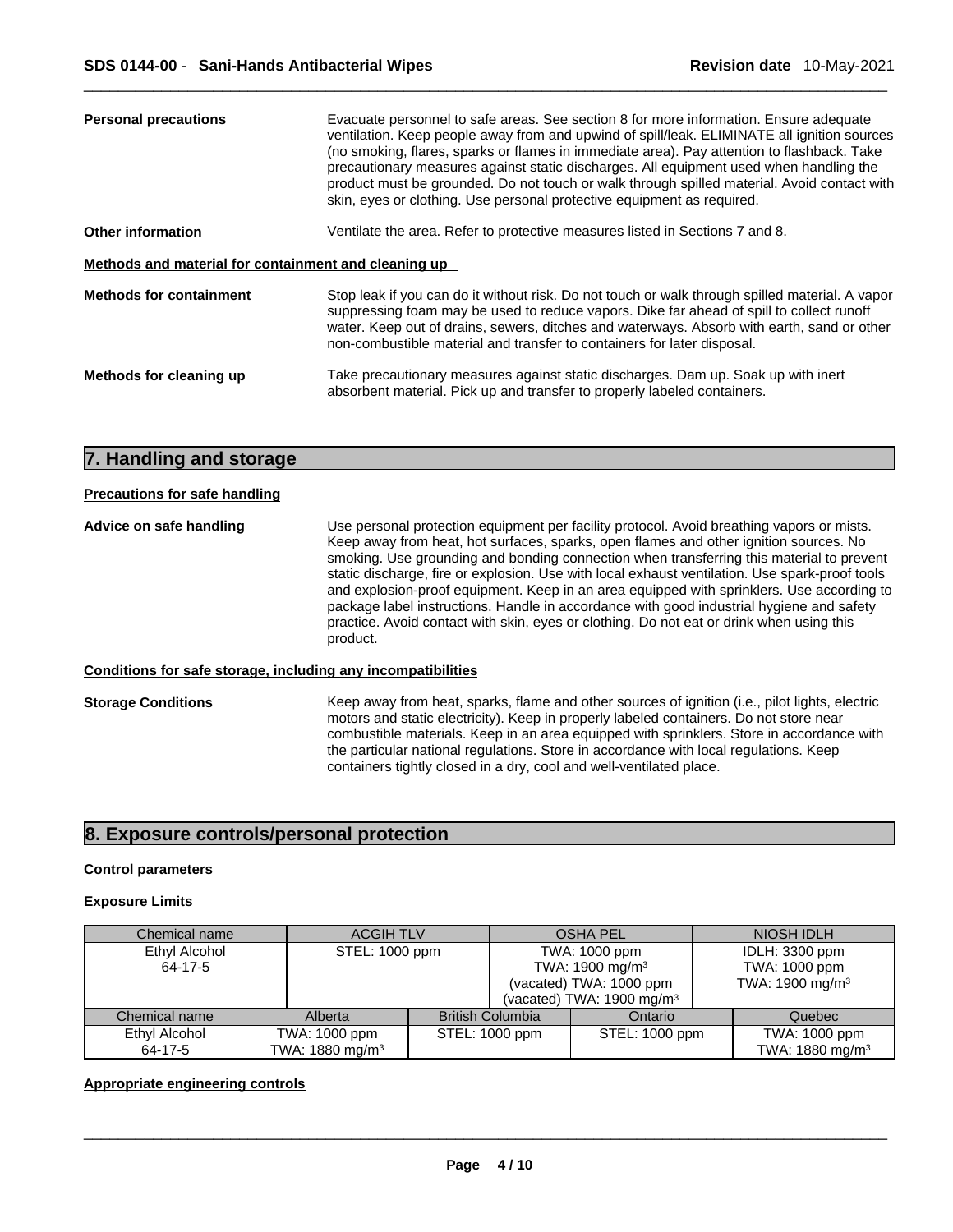| <b>Engineering controls</b>           | <b>Showers</b><br>Eyewash stations<br>Ventilation systems.                                                                                                                                                                                                                                                                                                       |
|---------------------------------------|------------------------------------------------------------------------------------------------------------------------------------------------------------------------------------------------------------------------------------------------------------------------------------------------------------------------------------------------------------------|
|                                       | Individual protection measures, such as personal protective equipment                                                                                                                                                                                                                                                                                            |
| Eye/face protection                   | Wear eye protection per facility protocol.                                                                                                                                                                                                                                                                                                                       |
| <b>Hand protection</b>                | Wear suitable gloves per facility protocols.                                                                                                                                                                                                                                                                                                                     |
| Skin and body protection              | Long sleeved clothing. Chemical resistant apron. Antistatic boots. Wear suitable protective<br>clothing per facility protocol.                                                                                                                                                                                                                                   |
| <b>Respiratory protection</b>         | No protective equipment is needed under normal use conditions. If exposure limits are<br>exceeded or irritation is experienced, ventilation and evacuation may be required.                                                                                                                                                                                      |
| <b>General hygiene considerations</b> | Contaminated work clothing should not be allowed out of the workplace. Regular cleaning<br>of equipment, work area and clothing is recommended. Wash hands before breaks and<br>immediately after handling the product. Avoid contact with skin, eyes or clothing. Wear<br>suitable gloves and eye/face protection. Do not eat or drink when using this product. |

# **9. Physical and chemical properties**

|                       | Information on basic physical and chemical properties |
|-----------------------|-------------------------------------------------------|
| <b>Physical state</b> | himi I                                                |

| <b>Physical state</b>                     | Liquid                                                                             |                  |  |  |
|-------------------------------------------|------------------------------------------------------------------------------------|------------------|--|--|
| Appearance                                | Liquid saturated on wipe                                                           |                  |  |  |
| <b>Color</b>                              | Colorless to slightly yellow                                                       |                  |  |  |
| Odor                                      | Faint citrus or alcohol odor<br>Per regulations of countries of distribution/sales |                  |  |  |
| <b>Odor threshold</b>                     |                                                                                    |                  |  |  |
| <b>Property</b>                           | <b>Values</b>                                                                      | Remarks • Method |  |  |
| рH                                        | $3.0 - 5.0$                                                                        |                  |  |  |
| Melting point / freezing point            | No data available                                                                  | None known       |  |  |
| Boiling point / boiling range             | 78.00 °C / 172.40<br>°F                                                            |                  |  |  |
| <b>Flash point</b>                        | 40.00 °C / 104.00 °F                                                               |                  |  |  |
| <b>Evaporation rate</b>                   | No data available                                                                  | None known       |  |  |
| Flammability (solid, gas)                 | No data available                                                                  | None known       |  |  |
| <b>Flammability Limit in Air</b>          |                                                                                    | None known       |  |  |
| Upper flammability or explosive           | No data available                                                                  |                  |  |  |
| limits                                    |                                                                                    |                  |  |  |
| Lower flammability or explosive<br>limits | No data available                                                                  |                  |  |  |
| Vapor pressure                            | No data available                                                                  | None known       |  |  |
| Vapor density                             | No data available                                                                  | None known       |  |  |
| <b>Relative density</b>                   | 0.9783                                                                             |                  |  |  |
| <b>Water solubility</b>                   | No data available                                                                  | None known       |  |  |
| Solubility in other solvents              | No data available                                                                  | None known       |  |  |
| <b>Partition coefficient</b>              | No data available                                                                  | None known       |  |  |
| <b>Autoignition temperature</b>           | No data available                                                                  | None known       |  |  |
| <b>Decomposition temperature</b>          | No data available                                                                  | None known       |  |  |
| <b>Kinematic viscosity</b>                | No data available                                                                  | None known       |  |  |
| <b>Dynamic viscosity</b>                  | No data available                                                                  | None known       |  |  |
| <b>Other information</b>                  |                                                                                    |                  |  |  |
| <b>Explosive properties</b>               | Per regulations of countries of distribution/sales                                 |                  |  |  |
| <b>Oxidizing properties</b>               | Per regulations of countries of distribution/sales                                 |                  |  |  |
| Softening point                           | Per regulations of countries of distribution/sales                                 |                  |  |  |
| <b>Molecular weight</b>                   | Per regulations of countries of distribution/sales                                 |                  |  |  |
| <b>VOC Content (%)</b>                    | Per regulations of countries of distribution/sales                                 |                  |  |  |
| <b>Liquid Density</b>                     | Per regulations of countries of distribution/sales                                 |                  |  |  |
| <b>Bulk density</b>                       | Per regulations of countries of distribution/sales                                 |                  |  |  |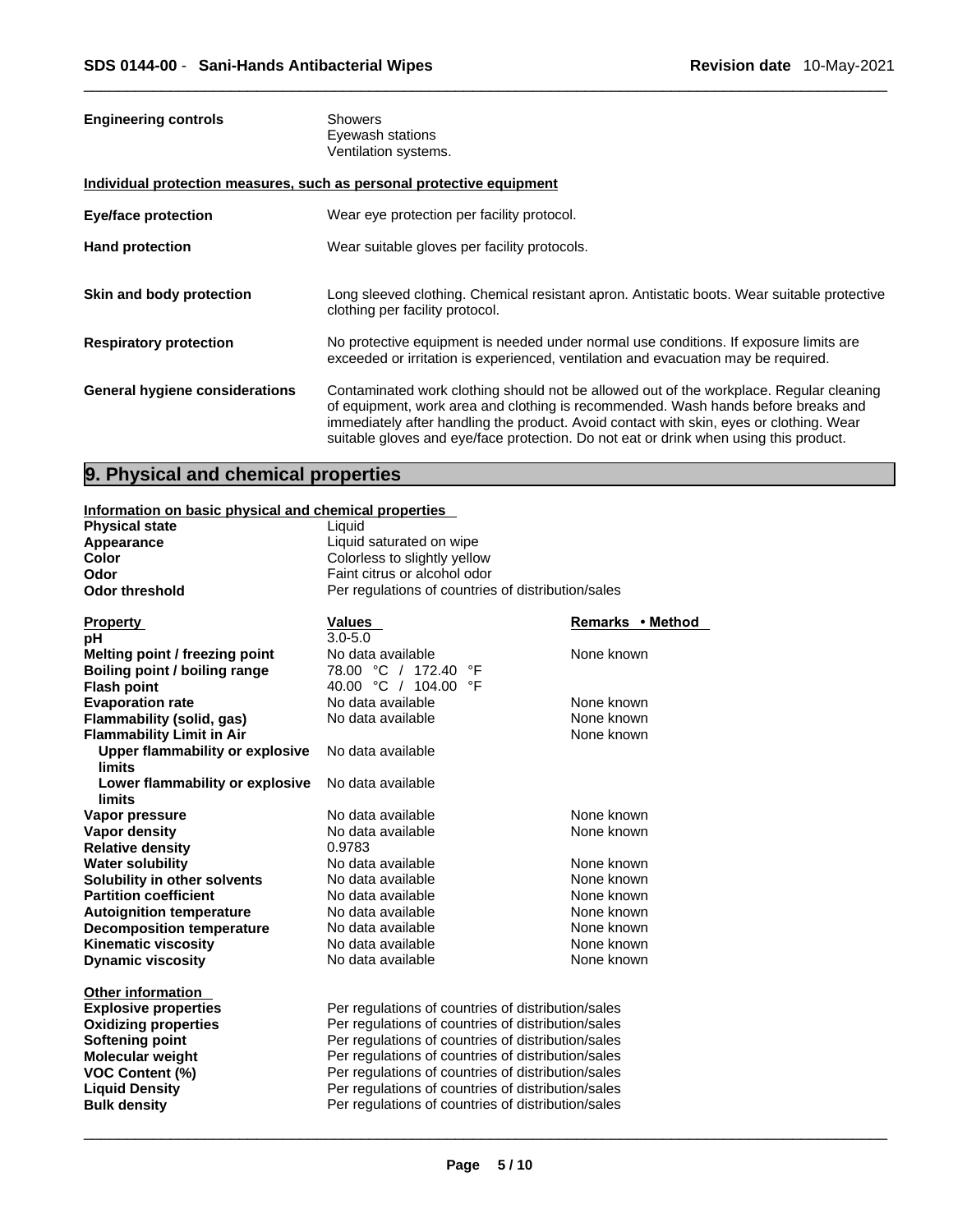## **10. Stability and reactivity**

| <b>Reactivity</b>                  | Per regulations of countries of distribution/sales. |
|------------------------------------|-----------------------------------------------------|
| <b>Chemical stability</b>          | Stable under normal conditions.                     |
| Possibility of hazardous reactions | None under normal processing.                       |
| <b>Conditions to avoid</b>         | Heat, flames and sparks.                            |
| Incompatible materials             | None known based on information supplied.           |

**Hazardous decomposition products** None known based on information supplied.

## **11. Toxicological information**

## **Information on likely routes of exposure**

## **Product Information**

| <b>Inhalation</b>   | Specific test data for the substance or mixture is not available. May cause irritation of<br>respiratory tract.                                                  |
|---------------------|------------------------------------------------------------------------------------------------------------------------------------------------------------------|
| Eye contact         | Specific test data for the substance or mixture is not available. Causes serious eye irritation.<br>(based on components). May cause redness, itching, and pain. |
| <b>Skin contact</b> | Specific test data for the substance or mixture is not available. May cause irritation.<br>Prolonged contact may cause irritation with drying and dermatitis.    |
| Ingestion           | Specific test data for the substance or mixture is not available. Ingestion may cause<br>gastrointestinal irritation, nausea, vomiting and diarrhea.             |

## **Symptoms related to the physical,chemical and toxicological characteristics**

| Symptoms |  | May cause redness and tearing of the eyes. |
|----------|--|--------------------------------------------|
|----------|--|--------------------------------------------|

**Acute toxicity**

## **Numerical measures of toxicity**

#### **The following values are calculated based on chapter 3.1 of the GHS document**

| ATEmix (oral)                 | 31,666.60 mg/kg |
|-------------------------------|-----------------|
| <b>ATEmix (dermal)</b>        | 31,666.60 mg/kg |
| ATEmix (inhalation-dust/mist) | 789.80 mg/L     |

**Unknown acute toxicity** 0 % of the mixture consists of ingredient(s) of unknown toxicity

0 % of the mixture consists of ingredient(s) of unknown acute oral toxicity  $0$  % of the mixture consists of ingredient(s) of unknown acute dermal toxicity

0 % of the mixture consists of ingredient(s) of unknown acute inhalation toxicity (gas)

0 % of the mixture consists of ingredient(s) of unknown acute inhalation toxicity (vapor)

0 % of the mixture consists of ingredient(s) of unknown acute inhalation toxicity (dust/mist)

Product Information

## **Component Information**

| Chemical name | Oral LD50                                                          | Dermal LD50 | <b>Inhalation LC50</b> |
|---------------|--------------------------------------------------------------------|-------------|------------------------|
| Ethyl Alcohol | Rat<br>7000<br>∪mq/ka<br>-<br>vov<br>$\overline{\phantom{0}}$<br>ີ |             | 20<br>$\sim$           |
| 64-17-5       |                                                                    |             |                        |

**Delayed and immediate effects as well as chronic effects from short and long-term exposure**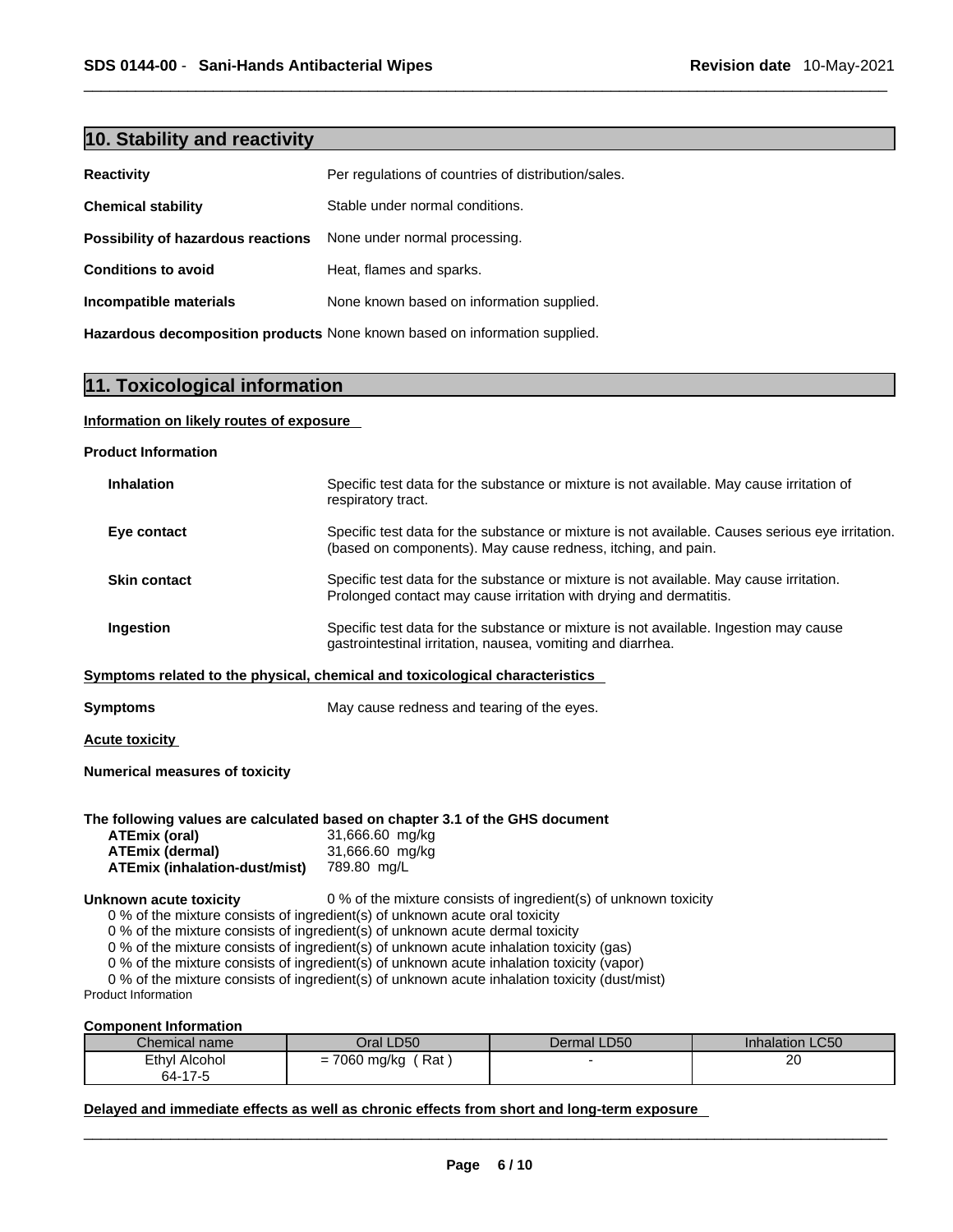| <b>Skin corrosion/irritation</b><br><b>Product Information</b>                                                                                              | May cause skin irritation.                                                                                                     |                                                                                    |                                                                                        |             |
|-------------------------------------------------------------------------------------------------------------------------------------------------------------|--------------------------------------------------------------------------------------------------------------------------------|------------------------------------------------------------------------------------|----------------------------------------------------------------------------------------|-------------|
| Serious eye damage/eye irritation<br><b>Product Information</b>                                                                                             |                                                                                                                                |                                                                                    | Classification based on data available for ingredients. Causes serious eye irritation. |             |
| Respiratory or skin sensitization<br><b>Product Information</b>                                                                                             |                                                                                                                                | Per regulations of countries of distribution/sales.                                |                                                                                        |             |
| <b>Germ cell mutagenicity</b><br><b>Product Information</b>                                                                                                 |                                                                                                                                | Per regulations of countries of distribution/sales.                                |                                                                                        |             |
| Carcinogenicity<br>The table below indicates whether each agency has listed any ingredient as a carcinogen.                                                 |                                                                                                                                | Per regulations of countries of distribution/sales.                                |                                                                                        |             |
| Chemical name                                                                                                                                               | <b>ACGIH</b>                                                                                                                   | <b>IARC</b>                                                                        | <b>NTP</b>                                                                             | <b>OSHA</b> |
| <b>Ethyl Alcohol</b><br>64-17-5                                                                                                                             | A <sub>3</sub>                                                                                                                 | 1                                                                                  | Known                                                                                  | X           |
| Legend<br>A3 - Animal Carcinogen<br>Group 1 - Carcinogenic to Humans<br><b>NTP (National Toxicology Program)</b><br>Known - Known Carcinogen<br>X - Present | <b>ACGIH (American Conference of Governmental Industrial Hygienists)</b><br>IARC (International Agency for Research on Cancer) | OSHA (Occupational Safety and Health Administration of the US Department of Labor) |                                                                                        |             |
| <b>Reproductive toxicity</b>                                                                                                                                |                                                                                                                                | Per regulations of countries of distribution/sales.                                |                                                                                        |             |
|                                                                                                                                                             |                                                                                                                                | <b>Product Information</b>                                                         |                                                                                        |             |
| <b>STOT - single exposure</b>                                                                                                                               |                                                                                                                                | Per regulations of countries of distribution/sales.<br><b>Product Information</b>  |                                                                                        |             |
| <b>STOT - repeated exposure</b>                                                                                                                             |                                                                                                                                | Per regulations of countries of distribution/sales.<br><b>Product Information</b>  |                                                                                        |             |
| <b>Aspiration hazard</b>                                                                                                                                    |                                                                                                                                | Per regulations of countries of distribution/sales.                                |                                                                                        |             |

# **12. Ecological information**

**Ecotoxicity Harmful to aquatic life with long lasting effects.** 

|               |                      | <b>Product Information</b> |                |                        |
|---------------|----------------------|----------------------------|----------------|------------------------|
| Chemical name | Algae/aquatic plants | <b>Fish</b>                | Toxicity to    | Crustacea              |
|               |                      |                            | microorganisms |                        |
| Ethyl Alcohol |                      | LC50: 12.0 - 16.0mL/L      |                | LC50: 9268 - 14221mg/L |
| 64-17-5       |                      | (96h, Oncorhynchus         |                | (48h, Daphnia magna)   |
|               |                      | mykiss) LC50: >100mg/L     |                | EC50: =2mg/L (48h,     |
|               |                      | (96h, Pimephales           |                | Daphnia magna) EC50:   |
|               |                      | promelas) LC50: 13400 -    |                | =10800mg/L (24h,       |
|               |                      | 15100mg/L (96h,            |                | Daphnia magna)         |
|               |                      | Pimephales promelas)       |                |                        |

**Persistence and degradability** Per regulations of countries of distribution/sales.

**Bioaccumulation Per regulations of countries of distribution/sales.** 

## **Component Information**

| $\sim$               | $\cdots$          |
|----------------------|-------------------|
| $\sim$ $\sim$ $\sim$ | $-11 - 1$         |
| name                 | <b>COEHICIENT</b> |
| IIJJI                | artitioi          |
| ________________     |                   |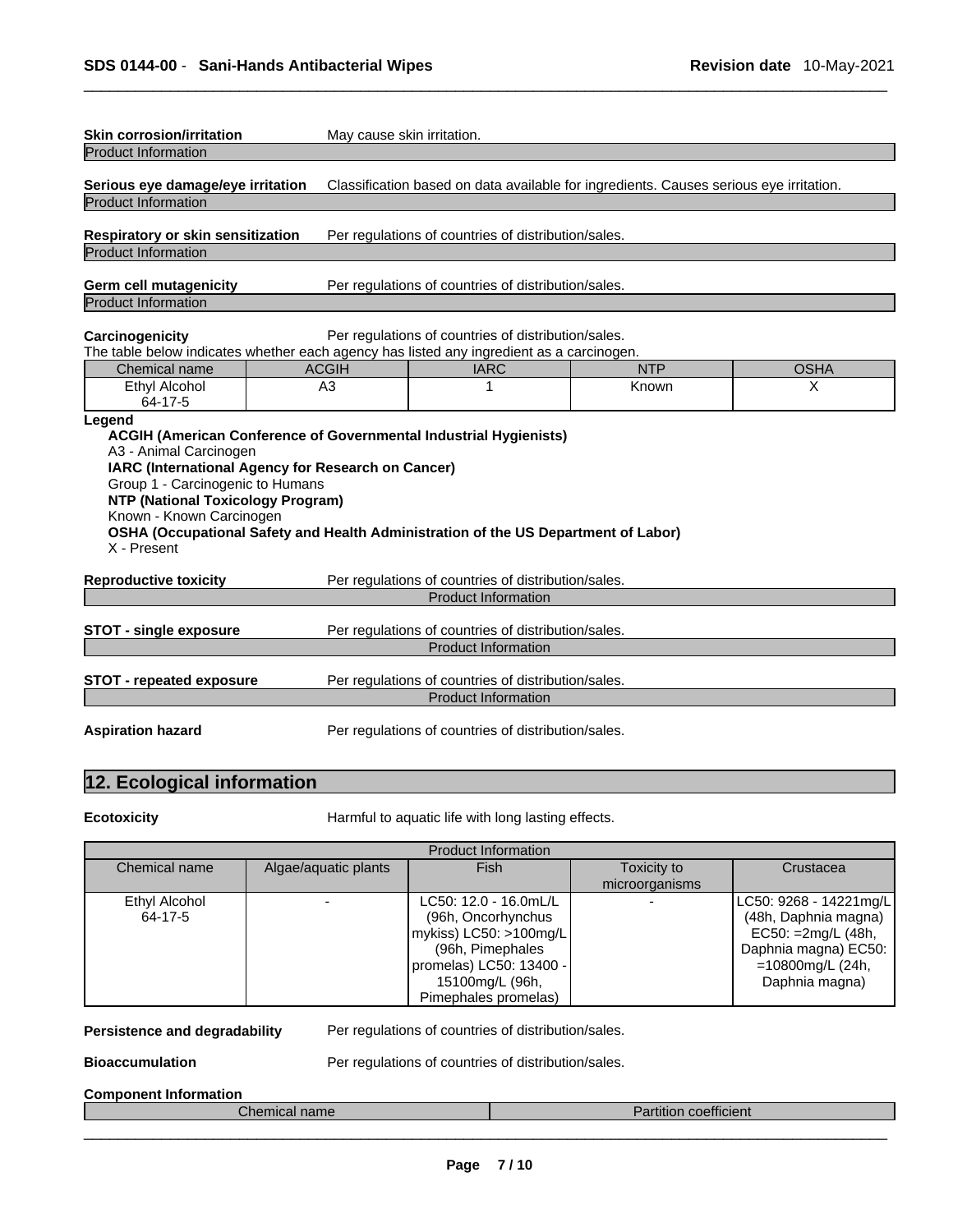| $-$<br>. . | $\sim$<br>$ -$ |
|------------|----------------|
|            |                |

| SDS 0144-00 - Sani-Hands Antibacterial Wipes                  |                                                     | Revision date 10-May-2021                                                                                                                                       |
|---------------------------------------------------------------|-----------------------------------------------------|-----------------------------------------------------------------------------------------------------------------------------------------------------------------|
| Ethyl Alcohol<br>64-17-5                                      |                                                     | $-0.32$                                                                                                                                                         |
| Other adverse effects                                         | Per regulations of countries of distribution/sales. |                                                                                                                                                                 |
| 13. Disposal considerations<br><b>Waste treatment methods</b> |                                                     |                                                                                                                                                                 |
| Waste from residues/unused<br>products                        |                                                     | Should not be released into the environment. Dispose of in accordance with local<br>regulations. Dispose of waste in accordance with environmental legislation. |
| <b>Contaminated packaging</b>                                 | Empty Packaging may be disposed in trash.           |                                                                                                                                                                 |
| Chemical name<br>Ethyl Alcohol<br>64-17-5                     |                                                     | California Hazardous Waste Status<br>Toxic<br>Ignitable                                                                                                         |
| 14. Transport information                                     |                                                     |                                                                                                                                                                 |
| <b>DOT</b>                                                    | Not regulated as dangerous goods.                   |                                                                                                                                                                 |

| Chemical name   | California Hazardous Waste Status |
|-----------------|-----------------------------------|
| Ethyl Alcohol   | Toxic                             |
| 64-17-5<br>ە- / | lanitable                         |

|                                  | ט וו דט                                                                                                                                                            |
|----------------------------------|--------------------------------------------------------------------------------------------------------------------------------------------------------------------|
|                                  |                                                                                                                                                                    |
| 14. Transport information        |                                                                                                                                                                    |
|                                  |                                                                                                                                                                    |
| <b>DOT</b>                       | Not regulated as dangerous goods.                                                                                                                                  |
|                                  |                                                                                                                                                                    |
| IATA                             | Not regulated as dangerous goods.                                                                                                                                  |
| <b>IMDG</b>                      | Not regulated as dangerous goods.                                                                                                                                  |
|                                  | In accordance with the UN Classification Procedures, Test Methods and Criteria; Part 3<br>Section 33.2.1.4 - N.1 Test method for readily combustible solids (UNO). |
| 15. Regulatory information       |                                                                                                                                                                    |
|                                  | Safety, health and environmental regulations/legislation specific for the substanc                                                                                 |
| <b>International Regulations</b> |                                                                                                                                                                    |

**Safety, health and environmental regulations/legislation specific for the substance or mixture**

**The Montreal Protocol on Substances that Deplete the Ozone Layer** Not applicable

**The Stockholm Convention on Persistent Organic Pollutants** Not applicable

**The Rotterdam Convention** Not applicable

| <b>International Inventories</b> |                                                   |
|----------------------------------|---------------------------------------------------|
| <b>TSCA</b>                      | Complies/Exempt.                                  |
| <b>DSL/NDSL</b>                  | Complies/Exempt.                                  |
| <b>EINECS/ELINCS</b>             | Contact supplier for inventory compliance status. |
| <b>ENCS</b>                      | Contact supplier for inventory compliance status. |
| <b>IECSC</b>                     | Contact supplier for inventory compliance status. |
| <b>KECL</b>                      | Contact supplier for inventory compliance status. |
| <b>PICCS</b>                     | Contact supplier for inventory compliance status. |
| <b>AICS</b>                      | Contact supplier for inventory compliance status. |

 **Legend:** 

 **TSCA** - United States Toxic Substances Control Act Section 8(b) Inventory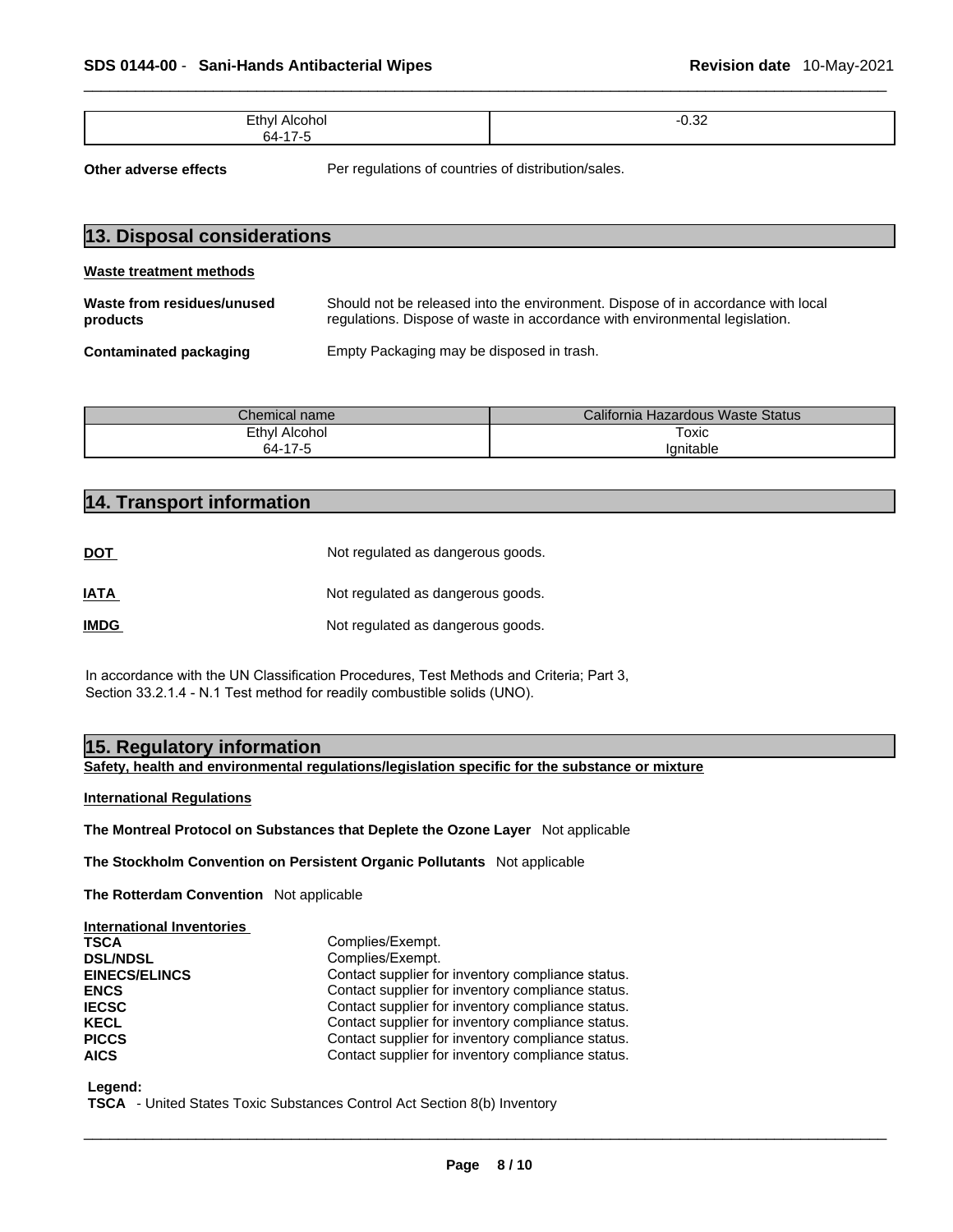**DSL/NDSL** - Canadian Domestic Substances List/Non-Domestic Substances List

 **EINECS/ELINCS** - European Inventory of Existing Chemical Substances/European List of Notified Chemical Substances

 **ENCS** - Japan Existing and New Chemical Substances

- **IECSC**  China Inventory of Existing Chemical Substances
- **KECL**  Korean Existing and Evaluated Chemical Substances

 **PICCS** - Philippines Inventory of Chemicals and Chemical Substances

 **AICS** - Australian Inventory of Chemical Substances

## **US Federal Regulations**

## **SARA 313**

Section 313 of Title III of the Superfund Amendments and Reauthorization Act of 1986 (SARA). This product does not contain any chemicals which are subject to the reporting requirements of the Act and Title 40 of the Code of Federal Regulations, Part 372.

## **SARA 311/312 Hazard Categories**

Should this product meet EPCRA 311/312 Tier reporting criteria at 40 CFR 370, refer to Section 2 of this SDS for appropriate classifications. Under the amended regulations at 40 CFR 370, EPCRA 311/312 Tier II reporting for the 2017 calendar year will need to be consistent with updated hazard classifications.

## **CWA** (Clean Water Act)

This product does not contain any substances regulated as pollutants pursuant to the Clean Water Act (40 CFR 122.21 and 40 CFR 122.42).

## **CERCLA**

This material, as supplied, does not contain any substances regulated as hazardous substances under the Comprehensive Environmental Response Compensation and Liability Act (CERCLA) (40 CFR 302) or the Superfund Amendments and Reauthorization Act (SARA) (40 CFR 355). There may be specific reporting requirements at the local, regional, or state level pertaining to releases of this material.

## **US State Regulations**

## **California Proposition 65**

This product does not contain any Proposition 65 chemicals.

## **U.S. State Right-to-Know Regulations**

| Chemical name      | New Jersev | Massachusetts | Pennsvivania |
|--------------------|------------|---------------|--------------|
| Ethvl<br>Alcohol   |            |               |              |
| 47r<br>64-<br>כ- / |            |               |              |

### **EPA Pesticide Registration Number** Not applicable

| 16. Other information |                                                                           |                       |                           |                                              |
|-----------------------|---------------------------------------------------------------------------|-----------------------|---------------------------|----------------------------------------------|
| <b>NFPA</b>           | <b>Health hazards</b> 2                                                   | <b>Flammability 2</b> | Instability 0             | <b>Physical and chemical</b><br>properties · |
| <b>HMIS</b>           | <b>Health hazards</b> 2                                                   | <b>Flammability 2</b> | <b>Physical hazards</b> 0 | Personal protection X                        |
|                       | Key or legend to abbreviations and acronyms used in the safety data sheet |                       |                           |                                              |
|                       | Legend Section 8: EXPOSURE CONTROLS/PERSONAL PROTECTION                   |                       |                           |                                              |
| <b>TWA</b>            | TWA (time-weighted average)                                               | <b>STEL</b>           |                           | STEL (Short Term Exposure Limit)             |
| Ceiling               | Maximum limit value                                                       |                       | Skin designation          |                                              |

**Key literature references and sources for data used to compile the SDS** Agency for Toxic Substances and Disease Registry (ATSDR)